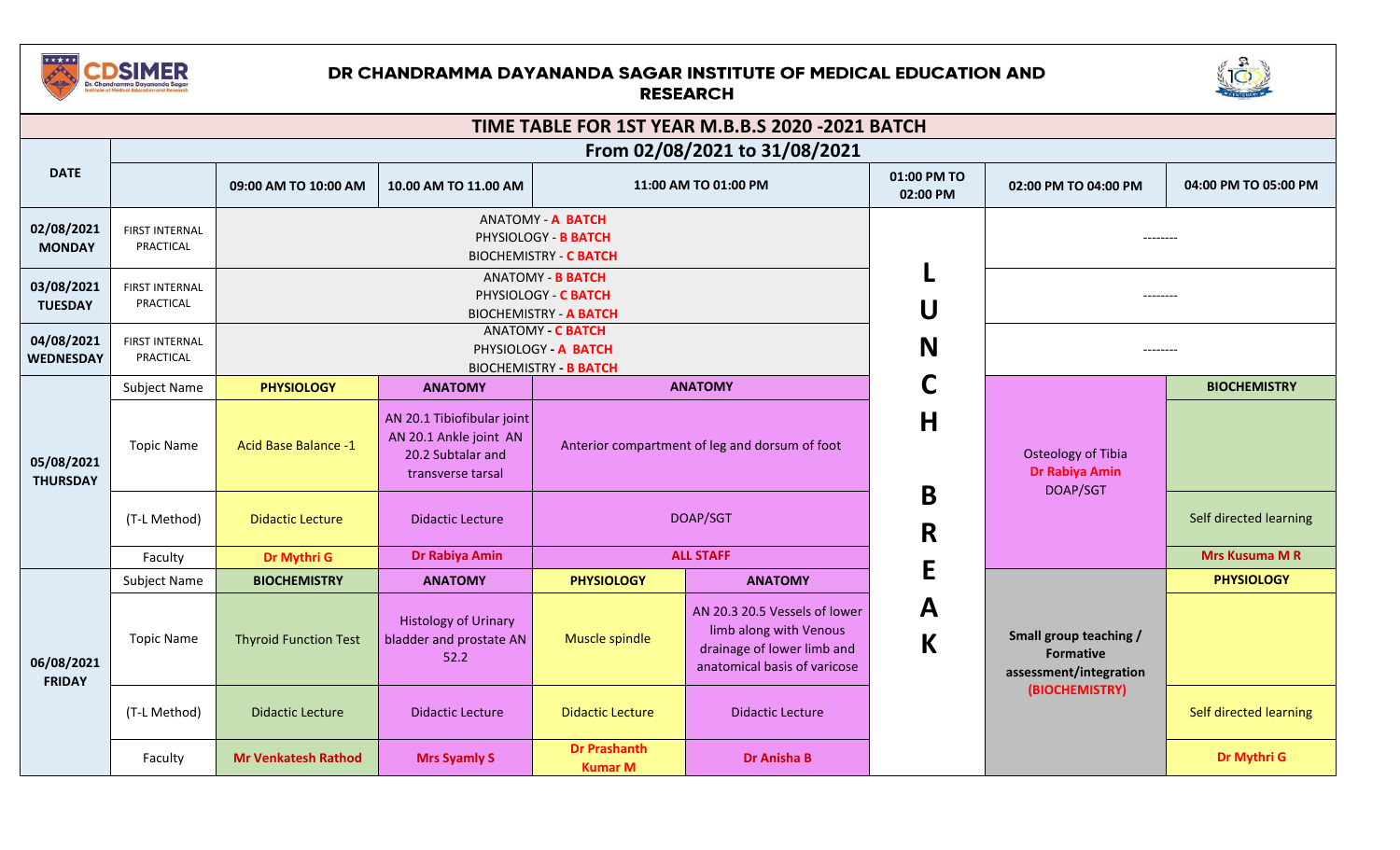| <b>DATE</b>                   |                                              | 09:00 AM TO 10:00 AM        | 10.00 AM TO 11.00 AM                             |                                              | 11:00 AM TO 01:00 PM                         | 01:00 PM TO<br>02:00 PM     | 02:00 PM TO 04:00 PM                                                                                               | 04:00 PM TO 05:00 PM   |
|-------------------------------|----------------------------------------------|-----------------------------|--------------------------------------------------|----------------------------------------------|----------------------------------------------|-----------------------------|--------------------------------------------------------------------------------------------------------------------|------------------------|
| 07/08/2021<br><b>SATURDAY</b> | Subject Name<br><b>Topic Name</b><br>Faculty |                             | <b>EARLY CLINICAL EXPOSURE</b><br>(BIOCHEMISTRY) |                                              | <b>COMMUNITY MEDICINE</b>                    |                             | <b>SPORTS</b>                                                                                                      |                        |
|                               | Subject Name                                 | <b>PHYSIOLOGY</b>           | <b>ANATOMY</b>                                   |                                              | <b>ANATOMY</b>                               | U                           | PRACTICAL/SGT                                                                                                      | <b>PHYSIOLOGY</b>      |
| 09/08/2021<br><b>MONDAY</b>   | <b>Topic Name</b>                            | <b>Acid Base Balance-II</b> | AN 19.5-19.7 Arches of<br>foot                   | Sole of foot- Muscles, vessels and nerves AN |                                              | N<br>C<br>H                 | <b>BATCH A</b><br><b>Histology of Urinary bladder</b><br>and prostate<br>AN 52.2<br>Dr Rabiya Amin<br>DOAP/SGT     |                        |
|                               | (T-L Method)                                 | <b>Didactic Lecture</b>     | <b>Didactic Lecture</b>                          | DOAP/SGT                                     |                                              |                             | <b>BATCH B</b><br><b>Revision-DLC</b><br><b>ALL STAFF</b>                                                          | Self directed learning |
|                               | Faculty                                      | Dr Mythri G                 | Dr Sangeetha S                                   | <b>ALL STAFF</b>                             |                                              | $\mathbf B$<br>R            | <b>BATCH C</b><br><b>Estimation Of Serum Urea</b><br>(BI 11.21)<br><b>Mrs Kusuma M R</b>                           | Dr Chaitra N D         |
|                               | <b>Subject Name</b>                          | <b>BIOCHEMISTRY</b>         | <b>PHYSIOLOGY</b>                                |                                              | <b>ANATOMY</b>                               | E                           | <b>PRACTICAL/SGT</b>                                                                                               | <b>ANATOMY</b>         |
| 10/08/2021<br><b>TUESDAY</b>  | <b>Topic Name</b>                            | Minerals BI(6.9-6.10)       | Introduction to<br>Endocrinology-I               |                                              | Sole of foot- Muscles, vessels and nerves AN | $\mathbf{A}$<br>$\mathsf K$ | <b>BATCH B</b><br><b>Histology of Urinary bladder</b><br>and prostate AN 52.2<br><b>Dr Rabiya Amin</b><br>DOAP/SGT |                        |
|                               | (T-L Method)                                 | <b>Didactic Lecture</b>     | <b>Didactic Lecture</b>                          |                                              | DOAP/SGT                                     |                             | <b>BATCH C</b><br><b>Revision-DLC</b><br><b>ALL STAFF</b>                                                          | Self directed learning |
|                               | Faculty                                      | Dr Mohana Kumari C          | Dr Veena CN                                      | <b>ALL STAFF</b>                             |                                              |                             | <b>BATCH A</b><br><b>Estimation Of Serum Urea</b><br>(B11.21)<br><b>Kusuma MR</b>                                  | <b>Dr Martin Lucas</b> |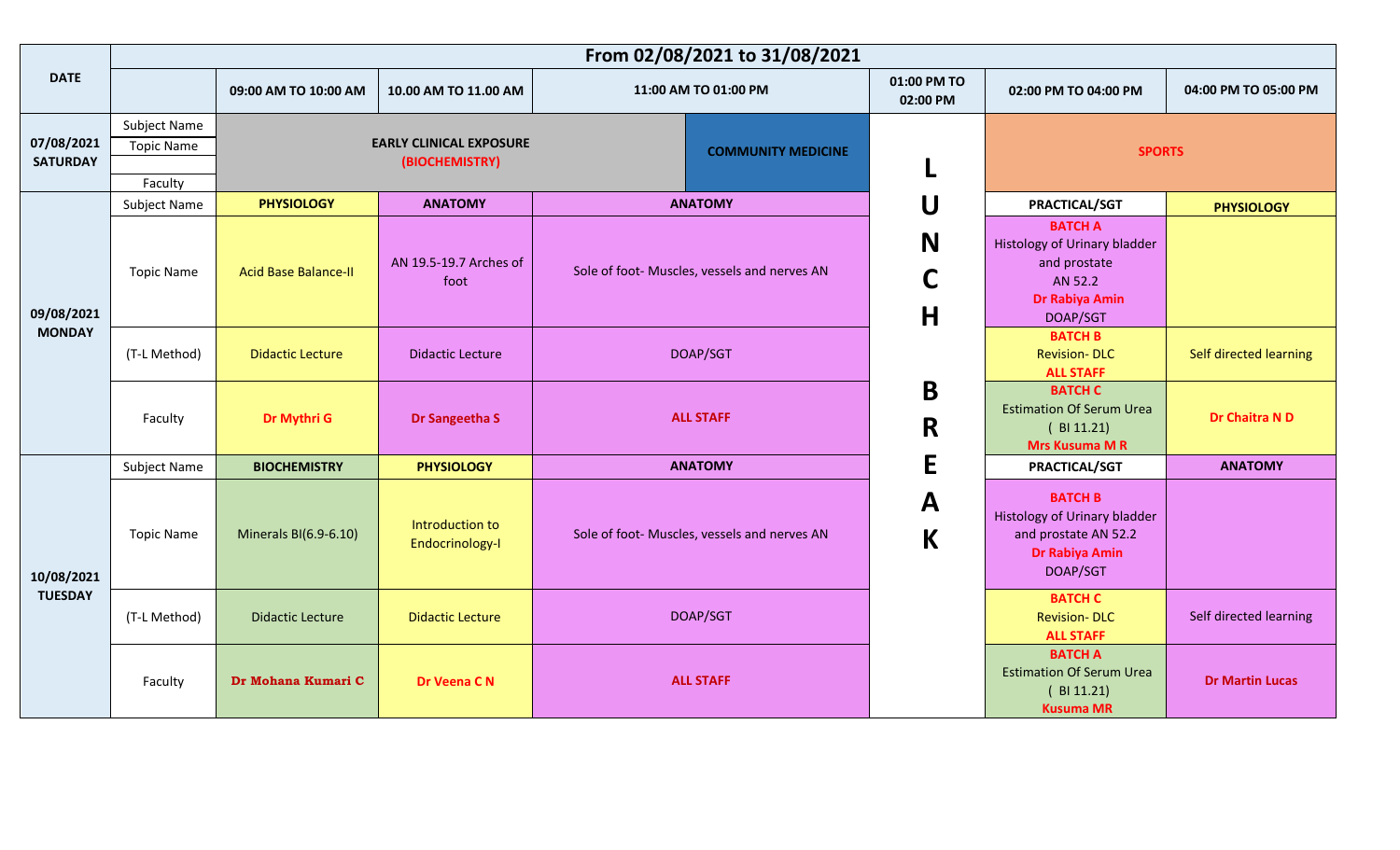|                                |                                                              |                                     |                                                                                                     | From 02/08/2021 to 31/08/2021                     |                            |                         |                                                                                                                    |                         |
|--------------------------------|--------------------------------------------------------------|-------------------------------------|-----------------------------------------------------------------------------------------------------|---------------------------------------------------|----------------------------|-------------------------|--------------------------------------------------------------------------------------------------------------------|-------------------------|
| <b>DATE</b>                    |                                                              | 09:00 AM TO 10:00 AM                | 10.00 AM TO 11.00 AM                                                                                |                                                   | 11:00 AM TO 01:00 PM       | 01:00 PM TO<br>02:00 PM | 02:00 PM TO 04:00 PM                                                                                               | 04:00 PM TO 05:00 PM    |
| 11/08/2021<br><b>WEDNESDAY</b> | Subject Name                                                 | <b>ANATOMY</b>                      | <b>BIOCHEMISTRY</b>                                                                                 |                                                   | <b>ANATOMY</b>             |                         | PRACTICAL/SGT                                                                                                      | <b>ANATOMY</b>          |
|                                | <b>Topic Name</b>                                            | Scalp AN 27.1 27.2                  | Biological Oxidation BI(6-<br>6.3)                                                                  | Scalp AN 27.1 27.2                                |                            | N                       | <b>BATCH C</b><br><b>Histology of Urinary bladder</b><br>and prostate AN 52.2<br><b>Dr Rabiya Amin</b><br>DOAP/SGT |                         |
|                                | (T-L Method)                                                 | <b>Didactic Lecture</b>             | <b>Didactic Lecture</b>                                                                             |                                                   | DOAP/SGT                   | C                       | <b>BATCH A</b><br><b>Revision-DLC</b><br><b>ALL STAFF</b>                                                          | Self directed learning  |
|                                | Faculty                                                      | Dr Rabiya Amin                      | <b>Dr Shilpa HD</b>                                                                                 |                                                   | <b>ALL STAFF</b>           |                         | <b>BATCH B</b><br><b>Estimation Of Serum Urea</b><br>(B11.21)<br><b>Mrs Kusuma MR</b>                              | Dr Sangeetha S          |
| 12/08/2021<br><b>THURSDAY</b>  | Subject Name                                                 | <b>PHYSIOLOGY</b>                   | <b>ANATOMY</b>                                                                                      |                                                   | <b>ANATOMY</b>             | $\mathbf B$             |                                                                                                                    | <b>BIOCHEMISTRY</b>     |
|                                | <b>Topic Name</b>                                            | Introduction to<br>Endocrinology-II | Muscles of facial AN 28.1<br>expression, nerve supply<br>and action<br>Lacrimal apparatusAN<br>31.4 | Scalp AN 27.1 27.2                                |                            | R<br>E                  | <b>Osteology of fibula and</b><br>articulated foot<br>Dr Sangeetha S<br><b>DOAP/SGT</b>                            |                         |
|                                | (T-L Method)                                                 | <b>Didactic Lecture</b>             | Didactic Lecture                                                                                    |                                                   | DOAP/SGT                   | $\mathsf{A}$            |                                                                                                                    | Self directed learning  |
|                                | Faculty                                                      | Dr Veena CN                         | Dr Swathi Saxena                                                                                    |                                                   | <b>ALL STAFF</b>           | $\mathsf K$             |                                                                                                                    | <b>Venkatesh Rathod</b> |
|                                | Subject Name                                                 | <b>BIOCHEMISTRY</b>                 | <b>ANATOMY</b>                                                                                      | <b>PHYSIOLOGY</b>                                 | <b>ANATOMY</b>             |                         |                                                                                                                    | <b>PHYSIOLOGY</b>       |
| 13/08/2021<br><b>FRIDAY</b>    | <b>Topic Name</b>                                            | Minerals BI(6.9-6.10)               | Histology of ovary and<br>uterine tube AN52.2,52.3                                                  | <b>Hypothalamus and</b><br><b>Pituitary gland</b> | Parotid glandAN 28.9 28.10 |                         | Small group teaching /<br><b>Formative</b><br>assessment/integration                                               |                         |
|                                | (T-L Method)                                                 | <b>Didactic Lecture</b>             | <b>Didactic Lecture</b>                                                                             | <b>Didactic Lecture</b>                           | <b>Didactic Lecture</b>    |                         | (ANATOMY)                                                                                                          | Self directed learning  |
|                                | Faculty                                                      | Dr Mohana Kumari C                  | <b>Dr Anisha B</b>                                                                                  | Dr Mythri G                                       | <b>Mrs Syamly S</b>        |                         |                                                                                                                    | Dr Ravi kumar A J       |
| 14/08/2021<br><b>SATURDAY</b>  | Subject Name<br><b>Topic Name</b><br>(T-L Method)<br>Faculty |                                     | <b>EARLY CLINICAL EXPOSURE</b><br>(PHYSIOLOGY)                                                      |                                                   | <b>COMMUNITY MEDICINE</b>  |                         | <b>SPORTS</b>                                                                                                      |                         |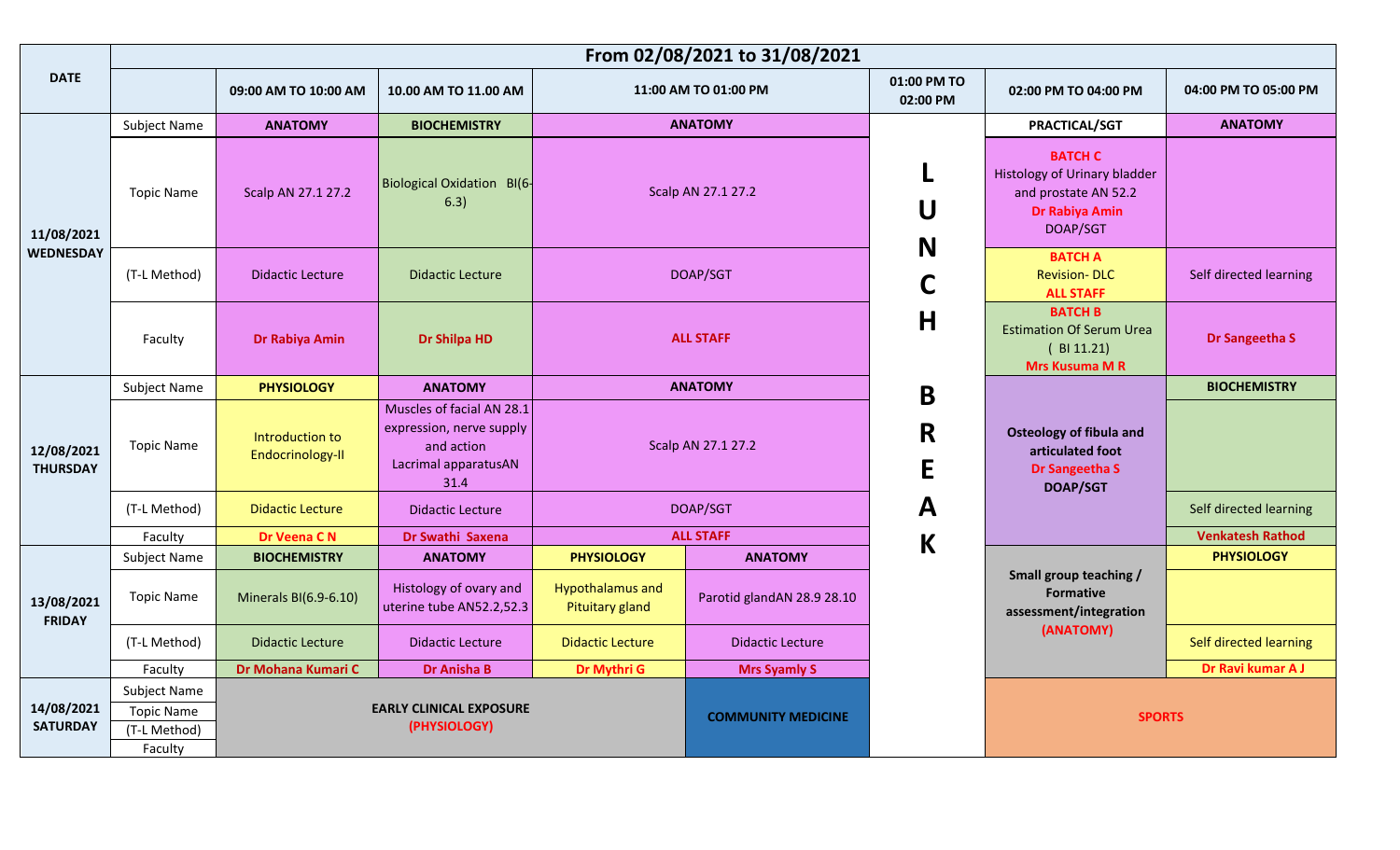|                              |                   | From 02/08/2021 to 31/08/2021             |                                            |                                           |                         |                                                                                                                                        |                        |  |  |  |
|------------------------------|-------------------|-------------------------------------------|--------------------------------------------|-------------------------------------------|-------------------------|----------------------------------------------------------------------------------------------------------------------------------------|------------------------|--|--|--|
| <b>DATE</b>                  |                   | 09:00 AM TO 10:00 AM                      | 10.00 AM TO 11.00 AM                       | 11:00 AM TO 01:00 PM                      | 01:00 PM TO<br>02:00 PM | 02:00 PM TO 04:00 PM                                                                                                                   | 04:00 PM TO 05:00 PM   |  |  |  |
|                              | Subject Name      | <b>PHYSIOLOGY</b>                         | <b>ANATOMY</b>                             | <b>ANATOMY</b>                            |                         | PRACTICAL/SGT                                                                                                                          | <b>PHYSIOLOGY</b>      |  |  |  |
| 16/08/2021<br><b>MONDAY</b>  | <b>Topic Name</b> | <b>Growth Hormone</b>                     | Posterior triangle of neck<br>AN 29.1-29.4 | Muscles of facial AN 28.1 expression<br>U |                         | <b>BATCH A</b><br>Histology of ovary and<br>uterine tube AN52.2,52.3<br>Dr Swathi Saxena<br>DOAP/SGT                                   |                        |  |  |  |
|                              | (T-L Method)      | <b>Didactic Lecture</b>                   | <b>Didactic Lecture</b>                    | DOAP/SGT                                  | N                       | <b>BATCH B</b><br><b>Mossos Ergography</b><br><b>ALL STAFF</b>                                                                         | Self directed learning |  |  |  |
|                              | Faculty           | <b>Mrs Rashmitha V</b>                    | <b>Dr Martin Lucas</b>                     | <b>ALL STAFF</b>                          | $\mathsf C$<br>H        | <b>BATCH C</b><br><b>Estimation Of Serum</b><br><b>Creatinine and Creatinine</b><br>Clearance (BI 11.21)<br><b>Mr Venkatesh Rathod</b> | <b>Dr Kanchan R</b>    |  |  |  |
| 17/08/2021<br><b>TUESDAY</b> | Subject Name      | <b>BIOCHEMISTRY</b>                       | <b>PHYSIOLOGY</b>                          | <b>ANATOMY</b>                            | B                       | PRACTICAL/SGT                                                                                                                          | <b>ANATOMY</b>         |  |  |  |
|                              | <b>Topic Name</b> | <b>Biological Oxidation BI(6-</b><br>6.3) | Reflexes                                   | Posterior triangle of neck AN 29.1 -29.4  | R<br>E<br>A<br>K        | <b>BATCH B</b><br>Histology of ovary and<br>uterine tube AN52.2,52.3<br><b>Dr Swathi</b><br>DOAP/SGT                                   |                        |  |  |  |
|                              | (T-L Method)      | <b>Didactic Lecture</b>                   | <b>Didactic Lecture</b>                    | DOAP/SGT                                  |                         | <b>BATCH C</b><br><b>Mossos Ergography</b><br><b>ALL STAFF</b>                                                                         | Self directed learning |  |  |  |
|                              | Faculty           | <b>Dr Shilpa HD</b>                       | <b>Dr Prashanth Kumar M</b>                | <b>ALL STAFF</b>                          |                         | <b>BATCH A</b><br><b>Estimation Of Serum</b><br><b>Creatinine and Creatinine</b><br>Clearance (BI 11.21)<br><b>Venkatesh Rathod</b>    | Dr Rabiya Amin         |  |  |  |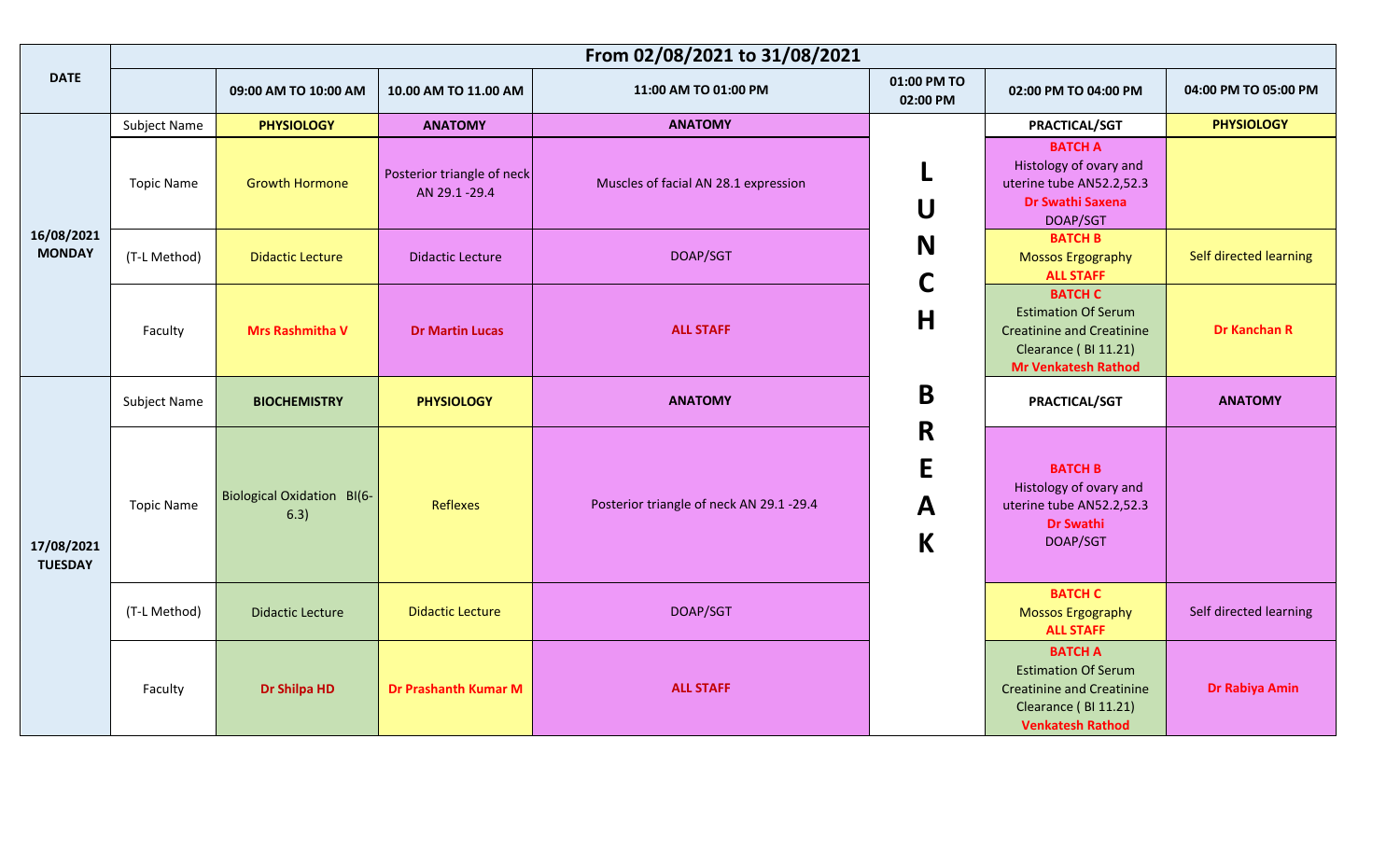|                                |                   | From 02/08/2021 to 31/08/2021                  |                                           |                                             |                           |                         |                                                                                                                                     |                        |
|--------------------------------|-------------------|------------------------------------------------|-------------------------------------------|---------------------------------------------|---------------------------|-------------------------|-------------------------------------------------------------------------------------------------------------------------------------|------------------------|
| <b>DATE</b>                    |                   | 09:00 AM TO 10:00 AM                           | 10.00 AM TO 11.00 AM                      |                                             | 11:00 AM TO 01:00 PM      | 01:00 PM TO<br>02:00 PM | 02:00 PM TO 04:00 PM                                                                                                                | 04:00 PM TO 05:00 PM   |
|                                | Subject Name      | <b>ANATOMY</b>                                 | <b>BIOCHEMISTRY</b>                       |                                             | <b>ANATOMY</b>            |                         | PRACTICAL/SGT                                                                                                                       | <b>ANATOMY</b>         |
|                                | <b>Topic Name</b> | Dural folds and venous<br>sinuses AN 30.3 30.4 | Minerals BI(6.9-6.10)                     | Posterior triangle of neck AN 29.1-29.4     |                           |                         | <b>BATCH C</b><br>Histology of ovary and<br>uterine tube AN52.2,52.3<br><b>Dr Swathi</b><br>DOAP/SGT                                |                        |
| 18/08/2021<br><b>WEDNESDAY</b> | (T-L Method)      | <b>Didactic Lecture</b>                        | <b>Didactic Lecture</b>                   |                                             |                           | U                       | <b>BATCH A</b><br>Mossos Ergography                                                                                                 | Self directed learning |
|                                |                   |                                                |                                           | DOAP/SGT                                    |                           | N                       | <b>ALL STAFF</b>                                                                                                                    |                        |
|                                | Faculty           | Dr Sangeetha S                                 | <b>Dr Mohana</b>                          | <b>ALL STAFF</b>                            |                           | C<br>H                  | <b>BATCH B</b><br><b>Estimation Of Serum</b><br><b>Creatinine and Creatinine</b><br>Clearance (BI 11.21)<br><b>Venkatesh Rathod</b> | <b>Dr Swati</b>        |
|                                | Subject Name      | <b>PHYSIOLOGY</b>                              | <b>ANATOMY</b>                            | <b>ANATOMY</b>                              |                           |                         |                                                                                                                                     | <b>BIOCHEMISTRY</b>    |
| 19/08/2021                     | <b>Topic Name</b> | Prolactin, ADH and<br>Oxytocin                 | <b>Branchial apparatus AN</b><br>43.4     | Dural folds and venous sinuses AN 30.3 30.4 |                           | B<br>R                  | <b>Norma Verticalis</b><br><b>Norma Frontalis</b>                                                                                   |                        |
| <b>THURSDAY</b>                | (T-L Method)      | <b>Didactic Lecture</b>                        | <b>Didactic Lecture</b>                   | DOAP/SGT                                    |                           | E                       | AN 26.2 26.2<br><b>Dr Anisha B</b>                                                                                                  | Self directed learning |
|                                | Faculty           | <b>Mrs Rashmitha V</b>                         | <b>Dr Martin Lucas</b>                    |                                             | <b>ALL STAFF</b>          |                         |                                                                                                                                     | Dr Leelambika          |
|                                | Subject Name      | <b>BIOCHEMISTRY</b>                            | <b>ANATOMY</b>                            | <b>PHYSIOLOGY</b>                           | <b>ANATOMY</b>            | $\mathsf K$             |                                                                                                                                     | <b>PHYSIOLOGY</b>      |
| 20/08/2021                     | <b>Topic Name</b> | <b>Biological Oxidation BI(6-</b><br>6.3)      | Histology of uterus and<br>cervix AN 52.2 | Thyroid gland-1                             | orbit 1 AN 31.1 31.3 31.5 |                         | Small group teaching /<br><b>Formative</b><br>assessment/integration                                                                |                        |
| <b>FRIDAY</b>                  | (T-L Method)      | Didatic Lecture                                | <b>Didactic Lecture</b>                   | <b>Didactic Lecture</b>                     | <b>Didactic Lecture</b>   |                         | (PHYSIOLOGY)                                                                                                                        | Self directed learning |
|                                | Faculty           | <b>Dr Shilpa HD</b>                            | Dr Sangeetha S                            | Dr Ravi Kumar A J                           | <b>Dr Anisha B</b>        |                         |                                                                                                                                     | <b>Mrs Rashmitha V</b> |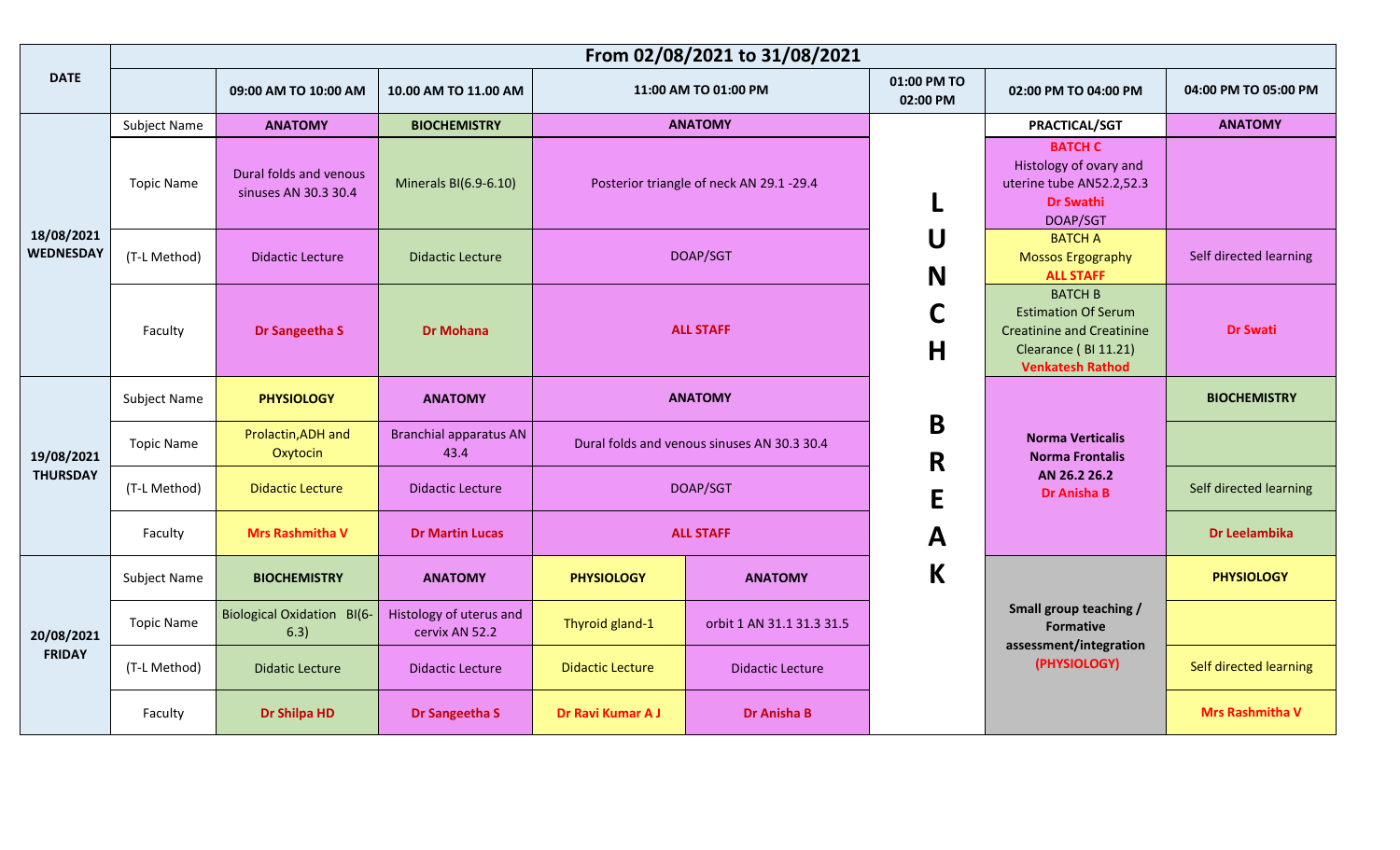| <b>DATE</b>                   |                   | 09:00 AM TO 10:00 AM    | 10.00 AM TO 11.00 AM                        | 11:00 AM TO 01:00 PM      | 01:00 PM TO<br>02:00 PM | 02:00 PM TO 04:00 PM                                                                                                    | 04:00 PM TO 05:00 PM   |
|-------------------------------|-------------------|-------------------------|---------------------------------------------|---------------------------|-------------------------|-------------------------------------------------------------------------------------------------------------------------|------------------------|
|                               | Subject Name      |                         |                                             |                           |                         |                                                                                                                         |                        |
| 21/08/2021<br><b>SATURDAY</b> | <b>Topic Name</b> |                         | <b>EARLY CLINICAL EXPOSURE</b><br>(ANATOMY) | <b>COMMUNITY MEDICINE</b> | L                       | <b>SPORTS</b>                                                                                                           |                        |
|                               | Faculty           |                         |                                             |                           | U                       |                                                                                                                         |                        |
| 23/08/2021<br><b>MONDAY</b>   | Subject Name      | <b>PHYSIOLOGY</b>       | <b>ANATOMY</b>                              | <b>ANATOMY</b>            | N                       | <b>PRACTICAL/SGT</b>                                                                                                    | <b>PHYSIOLOGY</b>      |
|                               | <b>Topic Name</b> | Thyroid gland-II        | orbit 2 AN 31.1 31.3 31.5                   | Orbit AN 31.1 31.3 31.5   | C                       | <b>BATCH A</b><br>Histology of uterus and cervix<br>AN 52.2                                                             |                        |
|                               |                   |                         |                                             |                           | H                       | <b>Mrs Syamly</b><br>DOAP/SGT                                                                                           |                        |
|                               | (T-L Method)      | <b>Didactic Lecture</b> | <b>Didactic Lecture</b>                     | DOAP/SGT                  |                         | <b>BATCH B</b><br>Spirometry<br><b>ALL STAFF</b>                                                                        | Self directed learning |
|                               | Faculty           | Dr Ravi Kumar A J       | Dr Rabiya Amin                              | <b>ALL STAFF</b>          | B<br>R<br>E             | <b>BATCH C</b><br><b>Estimation Of Serum Total</b><br>Protein, Albumin and A:G<br>Ratio(BI 11.21)<br><b>Uzma Kausar</b> | Dr Mythri G            |
|                               | Subject Name      | <b>BIOCHEMISTRY</b>     | <b>PHYSIOLOGY</b>                           | <b>ANATOMY</b>            | $\mathbf{A}$            | PRACTICAL/SGT                                                                                                           | <b>ANATOMY</b>         |
|                               | <b>Topic Name</b> | Minerals BI(6.9-6.10)   | MSH, Thymus and pineal<br>gland             | Orbit AN 31.1 31.3 31.5   | $\mathsf K$             | <b>BATCH B</b><br>Histology of uterus and cervix<br>AN 52.2<br><b>Mrs Syamly</b><br>DOAP/SGT                            |                        |
| 24/08/2021<br><b>TUESDAY</b>  | (T-L Method)      | <b>Didactic Lecture</b> | <b>Didactic Lecture</b>                     | DOAP/SGT                  |                         | <b>BATCH C</b><br>Spirometry<br><b>ALL STAFF</b>                                                                        | Self directed learning |
|                               | Faculty           | <b>Dr Mohana</b>        | Dr Chaitra N D                              | <b>ALL STAFF</b>          |                         | <b>BATCH A</b><br><b>Estimation Of Serum Total</b><br>Protein, Albumin and A:G<br>Ratio(BI 11.21)<br><b>Uzma Kausar</b> | <b>Mrs Syamly</b>      |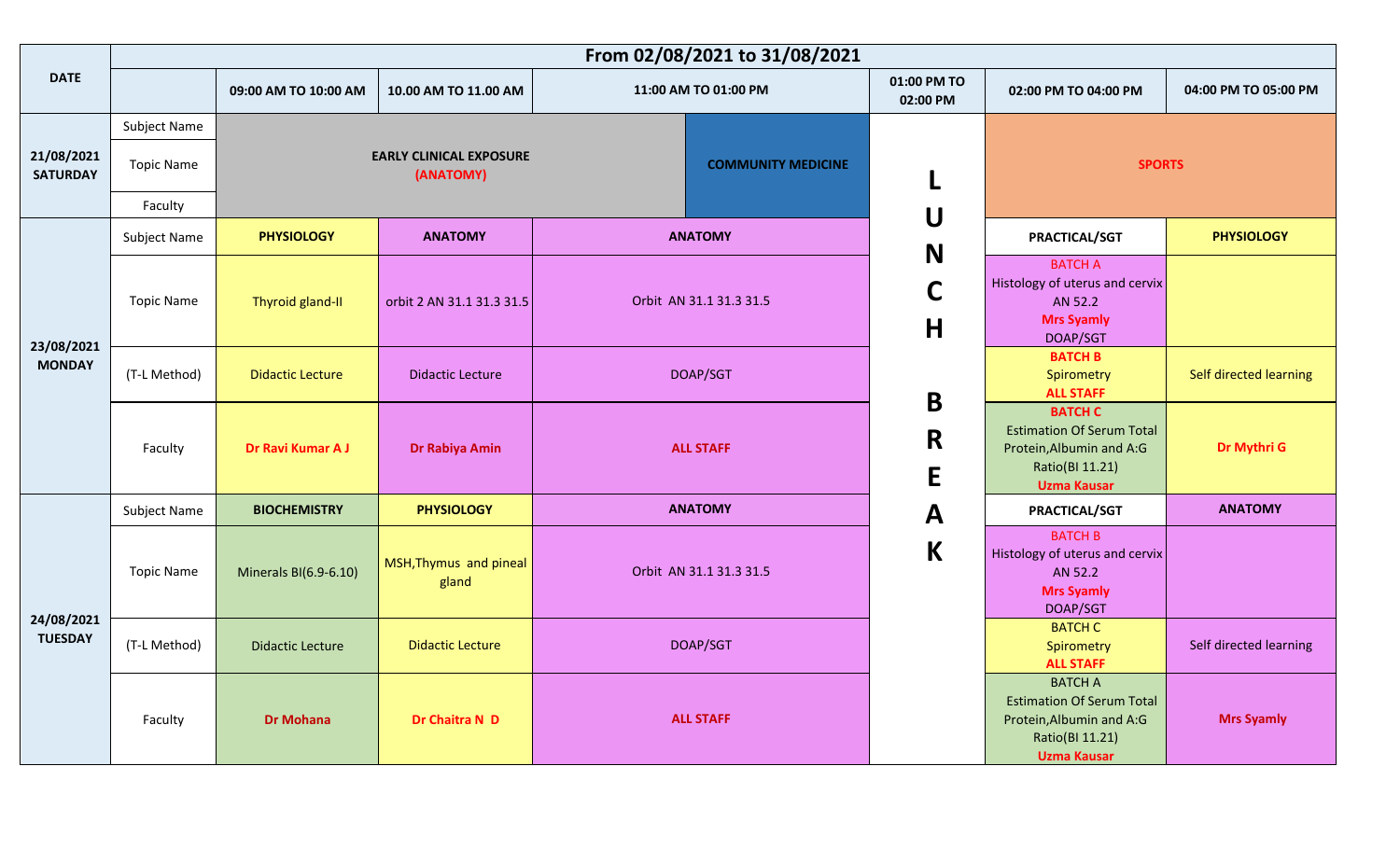| <b>DATE</b>                    |                                   | 09:00 AM TO 10:00 AM                        | 10.00 AM TO 11.00 AM                           |                                        | 11:00 AM TO 01:00 PM                                              | 01:00 PM TO<br>02:00 PM | 02:00 PM TO 04:00 PM                                                                                                    | 04:00 PM TO 05:00 PM   |
|--------------------------------|-----------------------------------|---------------------------------------------|------------------------------------------------|----------------------------------------|-------------------------------------------------------------------|-------------------------|-------------------------------------------------------------------------------------------------------------------------|------------------------|
|                                | Subject Name                      | <b>ANATOMY</b>                              | <b>BIOCHEMISTRY</b>                            |                                        | <b>ANATOMY</b>                                                    |                         | <b>PRACTICAL/SGT</b>                                                                                                    | <b>ANATOMY</b>         |
| 25/08/2021<br><b>WEDNESDAY</b> | <b>Topic Name</b>                 | Anterior triangle of neck<br>AN 32.1 32.2   | Biological Oxidation BI(6-<br>6.3)             |                                        | Anterior triangle of neck AN 32.1 32.2                            |                         | <b>BATCH C</b><br>Histology of uterus and cervix<br>AN 52.2<br><b>Mrs Syamly</b><br>DOAP/SGT                            |                        |
|                                | (T-L Method)                      | <b>Didactic Lecture</b>                     | <b>Didactic Lecture</b>                        | DOAP/SGT                               |                                                                   | U<br>N                  | <b>BATCH A</b><br>Spirometry<br><b>ALL STAFF</b>                                                                        | Self directed learning |
|                                | Faculty                           | <b>Dr Swati</b>                             | <b>Dr Shilpa HD</b>                            | <b>ALL STAFF</b>                       |                                                                   | C<br>$\mathsf H$        | <b>BATCH B</b><br><b>Estimation Of Serum Total</b><br>Protein, Albumin and A:G<br>Ratio(BI 11.21)<br><b>Uzma Kausar</b> | <b>Dr Anisha B</b>     |
|                                | Subject Name                      | <b>PHYSIOLOGY</b>                           | <b>ANATOMY</b>                                 |                                        | <b>ANATOMY</b>                                                    |                         |                                                                                                                         | <b>BIOCHEMISTRY</b>    |
| 26/08/2021<br><b>THURSDAY</b>  | <b>Topic Name</b>                 | Parathyroid gland<br>,calcitonin, Vitamin D | Development of Face,<br>nose and palateAN 43.4 | Anterior triangle of neck AN 32.1 32.2 |                                                                   | $\mathbf B$<br>R        | Norma lateralis and mandible<br>AN 26.2, 26.4<br>Dr Sangeetha S                                                         |                        |
|                                | (T-L Method)                      | <b>Didactic Lecture</b>                     | <b>Didactic Lecture</b>                        | DOAP/SGT                               |                                                                   |                         | <b>DOAP/SGT</b>                                                                                                         | Self directed learning |
|                                | Faculty                           | Dr Mythri G                                 | Dr Sangeetha S                                 |                                        | <b>ALL STAFF</b>                                                  | E                       |                                                                                                                         | <b>Uzma Kausar</b>     |
|                                | Subject Name                      | <b>BIOCHEMISTRY</b>                         | <b>ANATOMY</b>                                 | <b>PHYSIOLOGY</b>                      | <b>ANATOMY</b>                                                    |                         |                                                                                                                         | <b>PHYSIOLOGY</b>      |
| 27/08/2021<br><b>FRIDAY</b>    | <b>Topic Name</b>                 | Minerals BI(6.9-6.10)                       | <b>Histology of Pituitary</b><br>glandAN 43.2  | <b>Calcium Homeostasis</b>             | Temporal region and muscles<br>of masticationAN 33.1 33.2<br>33.4 | A<br>$\mathsf K$        | Small group teaching /<br><b>Formative</b><br>assessment/integration                                                    |                        |
|                                | (T-L Method)                      | <b>Didactic Lecture</b>                     | <b>Didactic Lecture</b>                        | <b>Didactic Lecture</b>                | <b>Didactic Lecture</b>                                           |                         | (BIOCHEMISTRY)                                                                                                          | Self directed learning |
|                                | Faculty                           | <b>Dr Mohana</b>                            | Dr Sangeetha S                                 | Dr Mythri G                            | <b>Mrs Syamly</b>                                                 |                         |                                                                                                                         | Dr Kanchana R          |
| 28/08/2021                     | Subject Name<br><b>Topic Name</b> |                                             |                                                | <b>AETCOM</b><br>(PHYSIOLOGY)          |                                                                   |                         | <b>AETCOM</b><br>(PHYSIOLOGY)                                                                                           | <b>SPORTS</b>          |
| <b>SATURDAY</b>                | (T-L Method)                      |                                             |                                                |                                        |                                                                   |                         |                                                                                                                         |                        |
|                                | Faculty                           |                                             |                                                |                                        |                                                                   |                         |                                                                                                                         |                        |